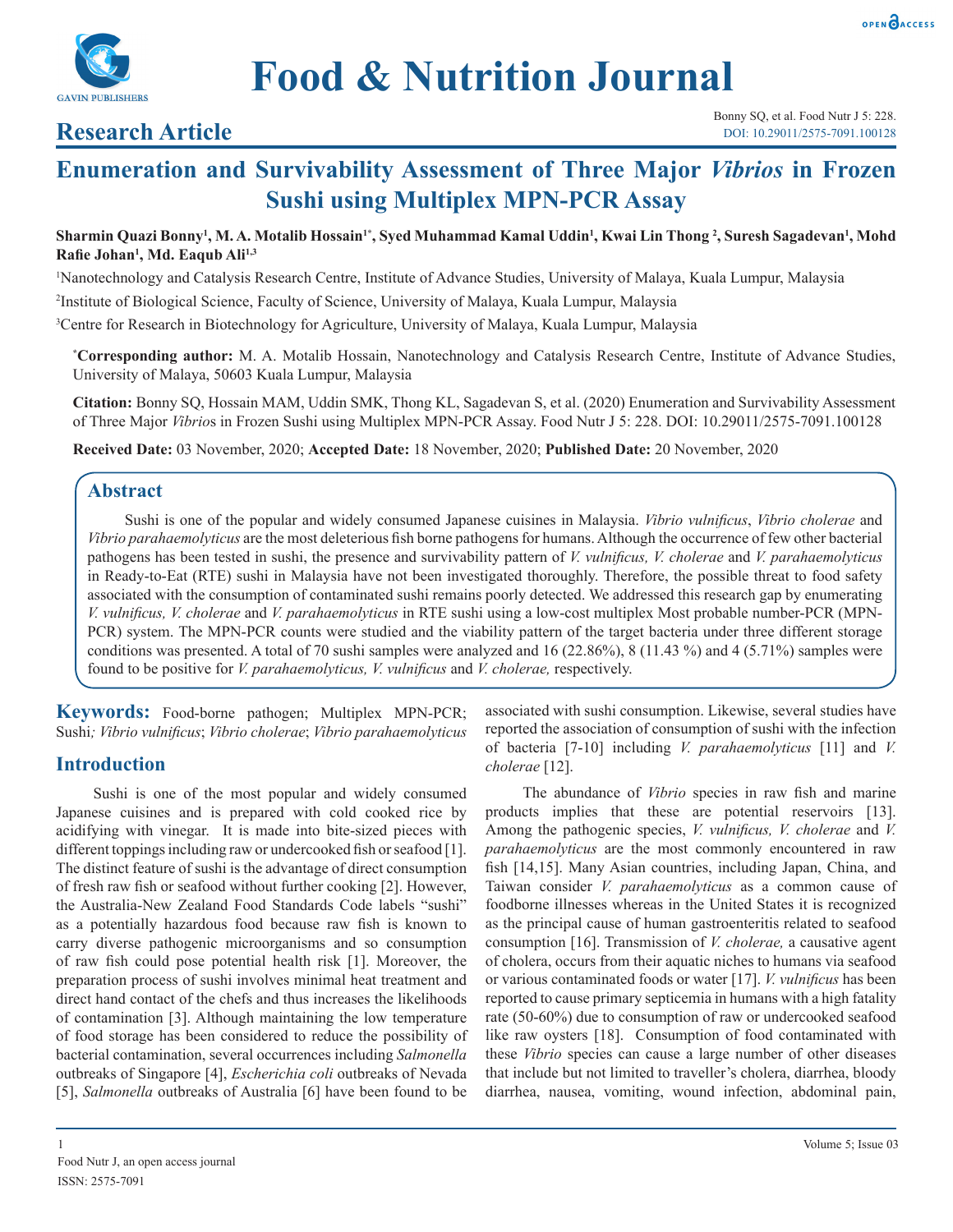severe gastroenteritis and fever in healthy and immune-suppressed people [19].

 It is recommended that freezing and storing seafood at -20 ° C (-4 ° F) or below for 7 days with subsequent refrigeration (below 5 ° C) for a maximum of 12 h could prevent the bacterial contamination. However, serving and consumption should be within 2-4 hrs once taken out from the sustained temperature [4,20]. Nevertheless, the efficacy of deep-freezing in preventing microorganisms depends on the interrelationship between various factors including the freezing temperature, time duration needed to freeze the tissues, the fish fat content, the type of bacteria and the density of the bacteria [14].

However, despite having pressing needs, no study to date has examined the occurrence and the viability pattern of *V. vulnificus, V. cholerae* and *V. parahaemolyticus* in RTE sushi in Malaysia. For the first time, we evaluated 70 sushi samples under three different sets of conditions, namely, the original state, 4-5 h storage at room temperature, and 7 days of freezing, as practiced in sushi catering service worldwide, and then established the survivability pattern of these target *vibrios* in sushi.

The conventional culture-based methods for detection of microorganisms are non-specific, time-consuming, and laborious [21,22]. Therefore, rapid and easy detection is a present-day demand. In recent years, several simplex PCR [23,24] and multiplex PCR [25-27] methods have been reported for the detection of several *Vibrio* species. However, none of these techniques could estimate their concentration as well as could discriminate the presence of viable and dead cells. Various MPN-PCR techniques have been documented to identify *V. parahaemolyticus* [28,29], *V. cholera*  [30,31], and *V. vulnificus* [31,32].

The Most Probable Number (MPN) method was introduced to identify and quantify the microbial load effectively based on probability [33]. This technique is especially applied for detecting low-level microbial contamination as well as enumerating the live cells [34]. Nowadays, multiplex MPN-PCR assay has got huge attention due to its multi-target detecting capability in a single assay platform, curtailing identification time and cost [35]. Recently, we have documented a multiplex MPN-PCR assay able to enumerate the live cells of these three target *vibrios* in a single reaction tube [33]. The present study incorporates the reported multiplex MPN-PCR method for enumerating *vibrios* in frozen sushi and to assess their viability pattern. To the best of our knowledge, this is the first report on multiplex MPN-PCR counts to provide an insight into the pattern of occurrence of *V. vulnificus*, *V. cholerae* and *V. parahaemolyticus* in frozen sushi sold in Malaysian supermarkets.

### **Materials and Methods**

### **Sample collection**

Different types of Ready-To-Eat (RTE) frozen sushi (n=70)

were purchased from various supermarkets in Selangor and Kuala Lumpur, Malaysia between 11:00 am and 2:00 pm in 10 days (Table 1). All the samples were kept in the stomacher bag and placed into insulation box with ice packs for carrying to the laboratory. The samples were transported from the market to the laboratory within 1 h and then processed for subsequent analysis. Each sample was assigned to an identification code to maintain a database of the isolates and equally divided in three portions for subsequent analyses.

| No.            | <b>Types of Sushi</b>         | ID             | Number of<br>Sushi |  |  |  |
|----------------|-------------------------------|----------------|--------------------|--|--|--|
|                | Fresh Salmon                  | <b>FS1-10</b>  | 10                 |  |  |  |
| $\overline{2}$ | Aburi Salmon                  | $AS1-10$       | 10                 |  |  |  |
| 3              | Jelly Fish with Chinese Sauce | $JFCS1-10$     | 10                 |  |  |  |
| 4              | Inari Tuna                    | $IT1-10$       | 10                 |  |  |  |
| 5              | Inari Kani Mayo               | <b>IKM1-10</b> | 10                 |  |  |  |
| 6              | <b>Black Ebiko</b>            | <b>BE1-10</b>  | 10                 |  |  |  |
| 7              | Chuka Tako                    | $CT1-10$       | 10                 |  |  |  |
|                | Total                         |                | 70                 |  |  |  |

**Table 1:** List of sushi samples.

#### **Sample preparation**

Each sample was equally divided into three portions inside the laminar flow using foil paper for subsequent analysis with proper care avoiding chances of contamination. The first portion of the sushi samples was analyzed within the first hour of processing to check the microbial load at the point of sale using the optimized multiplex MPN-PCR method. The second portion was stored at room temperature for 4-5 hrs and the bacterial growth was assessed under normal environment in order to monitor any increase in microbial load without refrigeration after few hours of sushi purchase. The third portion of samples was stored frozen at -20 <sup>o</sup>Cfor 7 days and microbial load was measured subsequently in order to observe if the recommended 7 days of freezing could prevent the microbial growth and ensure the food safety of sushi [4].

### **Preparation of controls**

Positive controls were prepared according to a method established by Teh et al. [36] with some minor modifications. Briefly, a single colony of each *V. vulnificus, V. cholerae* and *V. parahaemolyticus* was inoculated in 1 mL of Luria Bertani (LB) broth, supplemented with 3.0% NaCl, and incubated overnight at 37 ° C. An aliquot of 100 μl from each of the overnight cultures of the three *vibrios* was spiked with 5 g of the fresh sushi sample and was incubated at room temperature for 30 minutes. After homogenization with 45 mL of the Alkaline Peptone Water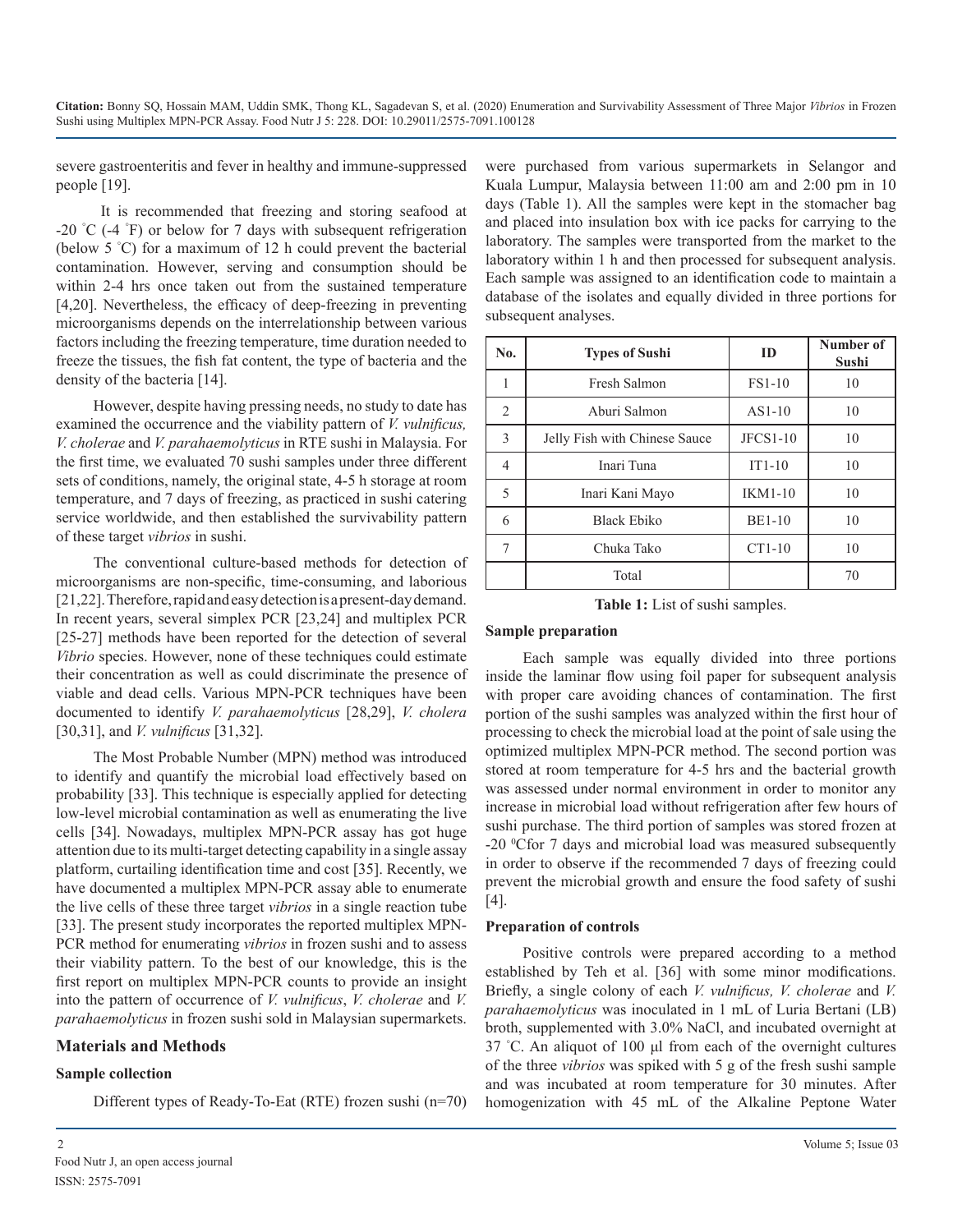(APW), the spiked sample was incubated overnight at 37 ° C. A 10 fold serial dilution  $(10^{-1} - 10^{-9})$  was carried out. An aliquot of 100 μl of each diluted portion was boiled, centrifuged and the resultant supernatant was used as DNA template for direct PCR analysis. On the other hand, a pair of primers (used from previously published literatures) which amplified 187 bp site from pQE-30 plasmid were used as an Internal Amplification Control (IAC) [37]. Sterile deionized water was used as the template in the PCR negative control.

## **Enrichment**

In this study, a two-step enrichment procedure that has been evaluated to be more efficient than one step enrichment [38], was applied. In the first step, 10 g of each sample was added to 90 ml of Tryptic Soy Broth (TSB; BactoTM, France) supplemented with 3% sodium chloride (NaCl; Merck, Germany) and the mixture was homogenized followed by pre-enrichment through incubation at 37 ° C for 6 h before further analysis was done. In the next step, the dilution of the pre-enriched samples was done from  $10^{-1}$  to  $10^{-7}$  in Salt Polymyxin Broth (SPB; Nissui, Japan) followed by incubation of the tubes at 37 ° C for 14 to 16 h. Following enrichment, PCR assay was carried out with diluted samples which were found turbid and the concentrations (MPN  $g<sup>-1</sup>$ ) of viable microorganisms present in the raw fish samples were determined from the calculation applying computer-assisted Microbiological Methods & Bacteriological Analytical Manual (BAM) [39].

## **DNA extraction**

The boiled cell method [40] was applied for the extraction of DNA from all turbid tubes. Herein, some modification of the boiled cell method was made to eliminate any inhibitory effect in subsequent PCR analysis. Briefly, 1 ml of clear food homogenate was taken in a 1.5 ml microfuge tube and then centrifuged at 12,000 rpm for 3 min. After discarding the supernatant, the pellet was re-suspended in 100 µL of 1X PBS buffer of pH: 7.4 and centrifugation was carried out again at 12,000 rpm for 2 min. This washing step with 1X PBS buffer was repeated once and the supernatant was discarded. A 100 µL of sterile distilled water was added to the pellet, boiled for 10 min and snapped cooled in ice. Then, the cell suspension was re-centrifuged at 13,400 rpm for 3 min. Approximately 80 µL of supernatant containing the crude DNA was transferred to sterile micro-centrifuge tube and preserved at -20 ° C for future use.

## **Multiplex PCR**

In this study, species-specific primers were used from previously published literatures. The sequences of the primers for identifying the *vibrio* species are given below: For *V. vulnificus,* Forward: 5′-TTCCAACTTCAAACCGAACTATGAC-3′; Reverse: 5′-ATTCCAGTCGATGCGAATACGTTG-3′ [41], for *V. cholerae,* 

Forward: 5′-CAGTAAAGAAACGACCAAACTC-3′; Reverse: 5′ -TGCCAGTTTCGATGATGCCG-3′ [42] and for *V. parahaemolyticus,* Forward: 5′-AGCAAGTTTCGATGATGCTG-3′; Reverse: 5'-ACCAGCAACCAAAACTTTCGCT-3'-[42]. The primers for *V. cholerae* and *V. parahaemolyticus* amplified 338 bp and 409 bp PCR products from *pnt*A gene whereas those for *V. vulnificus* amplified 205 bp amplicon from *vvh*A gene. The multiplex PCR assay was carried out in a total of 25 µL reaction volume comprising of  $5 \mu L$  of  $5 \times$  PCR buffer, 1.0  $\mu L$  of 10  $\mu M$  of each primer, 1.0  $\mu L$  of 10 mM dNTP (deoxynucleoside triphosphate) mix, 3.0 µL of 25 mM MgCl<sub>2</sub>, 0.125 μL of *Taq* polymerase (5U/μL), 2.0 μL of DNA template (50 ng/ $\mu$ L) and 2.0  $\mu$ L of IAC template and required amount of  $d dH_2O$ . A negative control was made by replacing template DNA with deionized water. The cycling parameters consisted of initial denaturation at 94 ° C for 4 min followed by 35 cycles of denaturation at 94 ° C for 1 min, annealing at 60 ° C for 1 min, extension at 72 °C for 1 min and the final extension at 72 °C for 5 min. For separation, the PCR products were loaded in 2% agarose gel stained with Florosafe DNA stain (First Base, Selangor, Malaysia) followed by electrophoresis at 120 V for 80 min in  $1 \times \text{TBE}$ (Tris borate-EDTA) buffer. The gel was visualized using a Gel Documentation system (AlphaImager HP, Alpha Innotech Corp., California, USA). A 50 bp molecular size marker (Promega, USA) was used to assess the fragment length. All experiments were performed in three different trails and the mean value was chosen for the result. All the PCR analyses were repeated twice.

## **DNA sequencing**

Purification of PCR products was performed using a PCR purification kit (First Base, Selangor, Malaysia) followed by visualization of the samples in 1.5% agarose gel by applying about 1 μl purified samples. The purified PCR products were sequenced bi-directionally in an ABI PRISM 96-capillary 3730xl genetic analyzer (Applied Biosystems, USA) using BigDye® Terminator v3.1 cycle sequencing kit [43].

## **MPN analysis**

MPN counts (MPN  $g^{-1}$ ) were calculated based on the Microbiological Methods & Bacteriological Analytical Manual (BAM) [39] to monitor the occurrence of *V. vulnificus, V. cholerae*, and *V. parahaemolyticus* in frozen sushi samples.

### **Results and Discussion**

Commercially prepared RTE sushi products available in Malaysian supermarkets were targeted because raw sushi prepared in restaurants or at home are consumed within a short time of preparation, unlike the commercially prepared RTE frozen sushi. The time and temperature profiles during preparation and storage of industrially prepared sushi until consumption are critical with respect to both shelf life and food safety [44].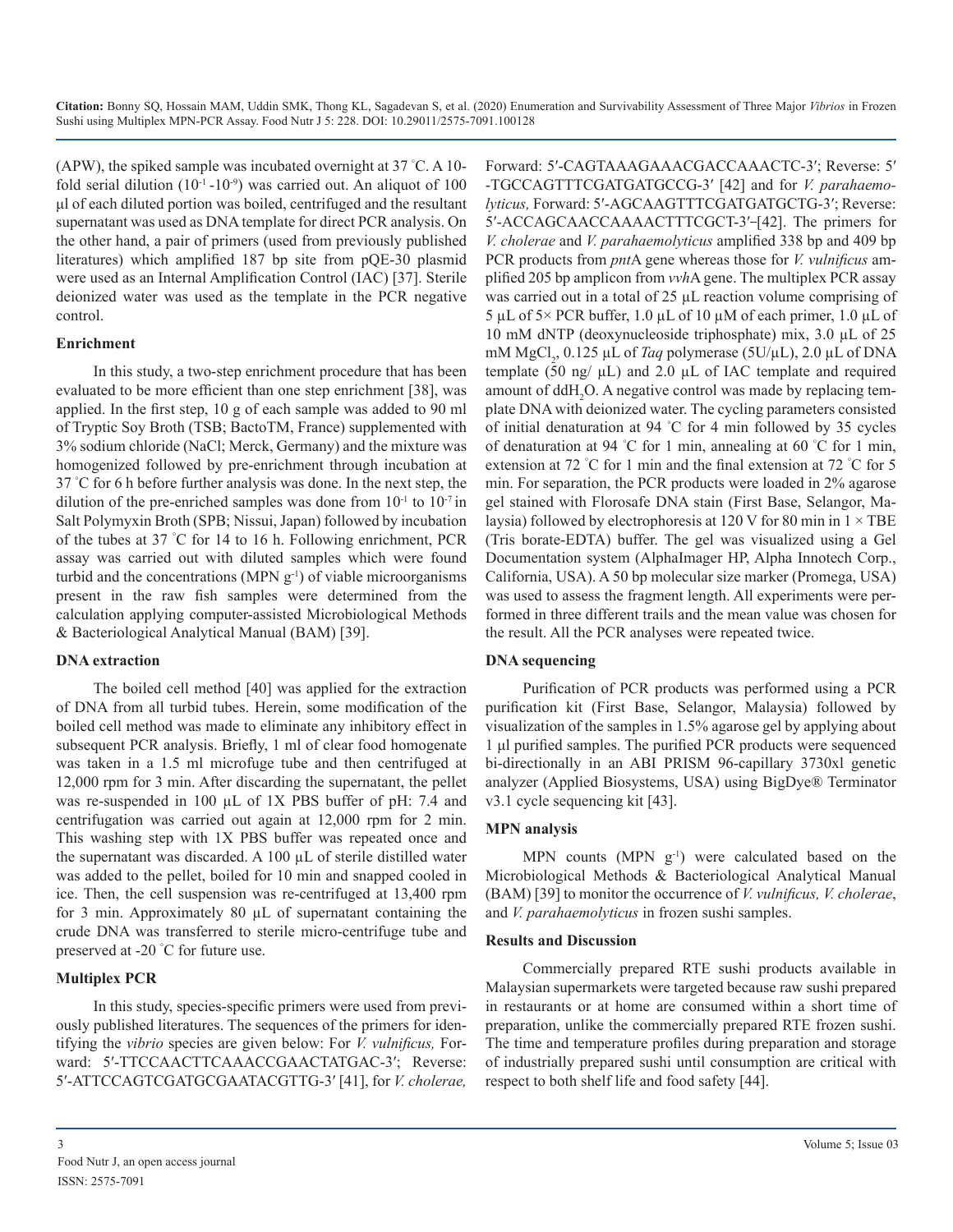#### **Detection of** *vibrios* **using multiplex PCR**

Multiplex PCR for *V. vulnificus*, *V. cholerae* and *V. parahaemolyticus* along with IAC was optimized for the sushi samples following our previous work [33]. For the detection of *V. cholerae* and *V. parahaemolyticus,* the house-keeping gene *pntA* coding for a transcription factor regulator was utilized. While, *vvhA* gene, responsible for coding for a transmembrane transcription activator for hemolysis and cytolysis were used to detect *V. vulnificus*. Through the use of an IAC, a non-competitive internal amplification control, the reactions indicating a negative PCR result could easily be interpreted as there was a constant generation of a control signal by the IAC when there were no other targets [45]. To run as positive control, spiked samples having reference strains of *V. vulnificus, V. cholerae* and *V. parahaemolyticus* were used in all stages of the assay in order to eliminate the anticipation of any false negative result. On the other hand, a negative control was used to avoid anticipation of any false positive result. Sequencing of species-specific amplicons for *V. cholerae, V. parahaemolyticus*, and *V. vulnificus* revealed 99% similarities with the respective reference strains and this validates successful amplification of DNA fragments. Furthermore, the MPN-PCR outcomes reveal the presence of *vibrios* in sushi at the selling point and display the viability pattern of those bacteria surviving after 4 - 5 h and 7-days of freezing (Figure 1).



**Figure 1:** Distribution of MPN-PCR count of *V. parahaemolyticus* (a), *V. cholerae* (b), *V. vulnificus* (c) in refrigerated sushi obtained by Multiplex MPN-PCR. Run-on time (X-axis) "1" stands for the initial state of sell while "2" and "3" represent the states after 4-5 h and 7 days of freezing, respectively. The mean values of all three trails are used.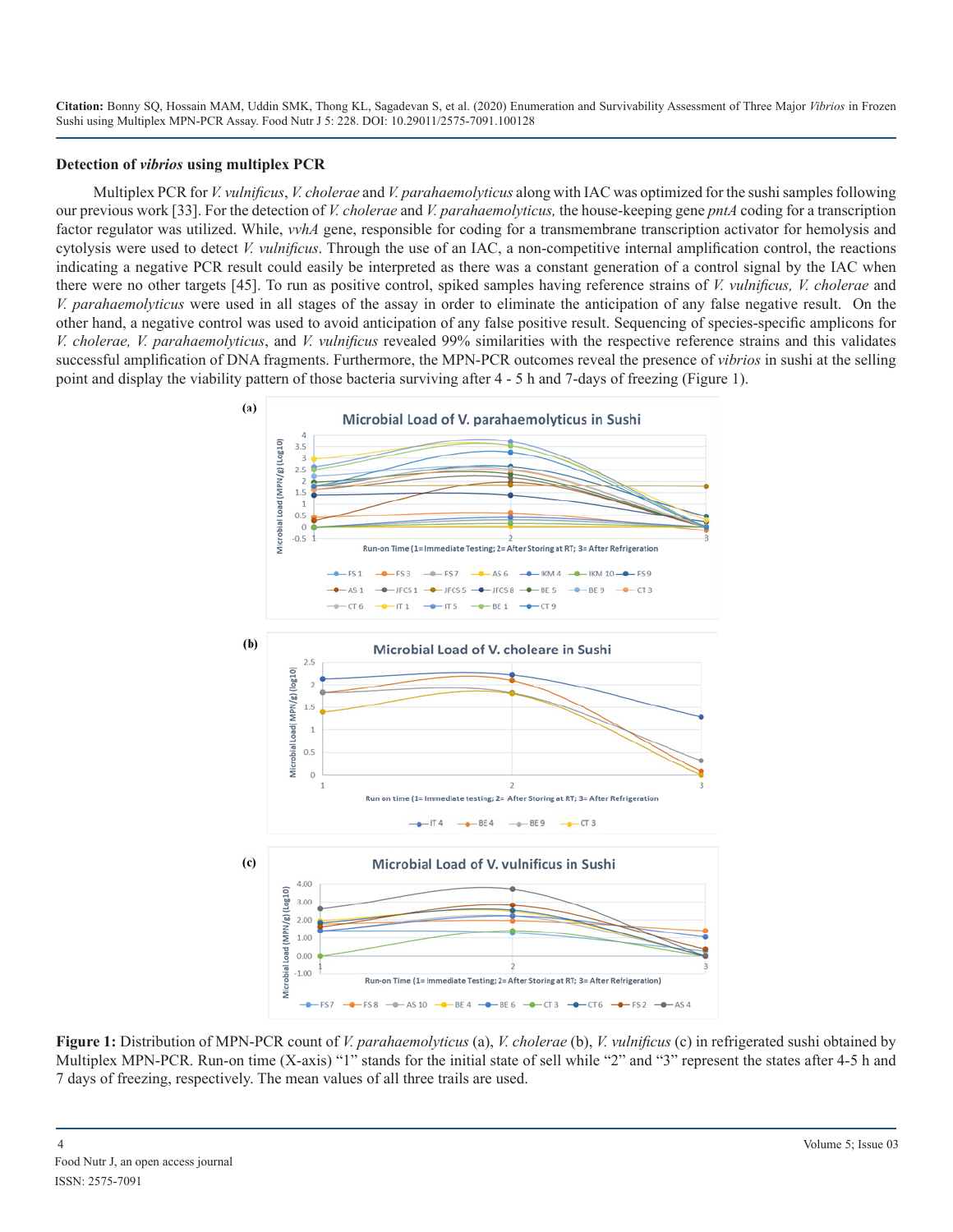#### **Enumeration of target** *vibrios* **in sushi**

Out of 70 sushi samples, 16 (22.86%), 8 (11.43 %) and 4 (5.71%) samples were found to be positive for *V. parahaemolyticus, V. vulnificus* and *V. cholerae*, respectively, at the selling point. Following 4-5 h of storage at room temperature (25-27 °C), 20 (28.57%), 9 (12.86%) and 4 (5.71%) samples were found positive for *V. parahaemolyticus, V. vulnificus* and *V. cholerae,* respectively. Furthermore, after 7 days of freezing at -20 <sup>o</sup>C, 7 (10%), 6 (8.57%) and 3 (4.29%) samples were found to contain *V. parahaemolyticus, V. vulnificus* and *V. cholerae,* respectively (Table 2 and Figure 2). The microbial loads of *V. parahaemolyticus*, *V. cholerae* and *V. vulnificus* were determined in positive samples in three different storage conditions. The concentrations of *V. parahaemolyticus, V. cholerae* and *V. vulnificus* were found 9.79 x 10<sup>-1</sup> - 9.17 x 10<sup>2</sup>, 2.49 x 10<sup>1</sup> - 1.36 x 10<sup>2</sup> MPNg<sup>-1</sup> and 2.49 x 10<sup>1</sup> - 4.22 x 10<sup>2</sup> MPN g<sup>-1</sup>, respectively, in the initial state of sell while those were  $1.12 \times 10^0 - 5.36 \times 10^3$ ,  $6.36 \times 10^1 - 1.66 \times 10^2 \text{ MPNg}^{-1}$  and  $1.95 \times 10^1 - 5.36 \times 10^3 \text{ MPNg}^{-1}$  respectively following 4 - 5 h of storage and 7.36 x 10<sup>-1</sup> - 5.88x10<sup>1</sup>, 1.22 x 10<sup>0</sup> - 1.95 x 10<sup>1</sup> MPNg<sup>-1</sup> and 9.79 x 10<sup>-1</sup> - 2.49 x 10<sup>1</sup> MPN g<sup>-1</sup>, respectively after 7 days of freezing. A sharp rise in the microbial loads (MPN  $g^{-1}$ ) was observed after leaving the sushi for 4-5 h at room temperature while the bacterial concentrations declined after 7-days of freezing period, although the sushi samples were not found entirely pathogen free.



**Figure 2:** Percentage of the target *vibrios* in the sushi samples in three different storage conditions.

| Species   | n  | Original State |                 |          |                       |  | Following 4-5 hrs. storage |    |                         |    |                            |    |                            | days Refrigeration<br>Following |                |                |               |          |         |
|-----------|----|----------------|-----------------|----------|-----------------------|--|----------------------------|----|-------------------------|----|----------------------------|----|----------------------------|---------------------------------|----------------|----------------|---------------|----------|---------|
|           |    | Trail          |                 |          | Trail 2               |  | Trail 3                    |    | Trail                   |    | Trail 2                    |    | Trail.                     |                                 | Trail          |                | Trail.        |          | Trail 3 |
|           | 70 |                | $\frac{0}{0}$   |          | $\%$                  |  | $\frac{0}{0}$              | -  | $\frac{0}{0}$           |    | $\%$                       | -- | $\frac{0}{0}$              |                                 | $\frac{0}{0}$  |                | $\frac{0}{0}$ | <b>-</b> | $\%$    |
| <b>VP</b> |    | 16             | 220<br>44.C     | $\theta$ | າາ ດ<br>44.           |  | $\sim$<br>44.,             | 20 | 28.6                    | 20 | 28.6                       | 20 | 28.6                       |                                 | 1 <sub>0</sub> | $\overline{ }$ | 10            |          | 1 V     |
| <b>VC</b> |    |                | . –<br><u>.</u> |          | $\overline{ }$<br>، ب |  | <u>.</u>                   |    | $\overline{ }$<br>، ، ب |    | $\overline{ }$<br><u>.</u> |    | $\overline{ }$<br><u>.</u> |                                 | .              |                | 4.5           |          | -4.5    |
| VV        |    |                | .               |          | 11.4                  |  | 11.4                       |    | 20<br>L∠.               |    | 120<br>⊥∠.                 |    | 1 2 Q<br>$\cdot$ $\sim$    | ۰                               | . .            |                | $\cdot$       |          | .       |

**Table 2:** Occurrence of *V. parahaemolyticus*, *V. cholerae* and *V. vulnificus* in RTE refrigerated sushi in three different conditions.

### **Survivability of target** *vibrios* **in sushi in three different storage conditions**

The variation in time and storage conditions was assessed to evaluate the changes in bacterial growth upon storage at room temperature and the recommended 7-days of freezing period. The distribution of MPN-PCR count of *V. vulnificus, V. cholerae* and *V. parahaemolyticus* in refrigerated sushi obtained by MPN-PCR is shown in Figure 1 (A-C). The MPN-PCR values (MPN/g) were placed over several ranges (Y-axis) in terms of log10 and the run-on time (X-axis) of each of the *vibrios* was calculated. It can be speculated from the plot that the microbial load was increased after leaving the sushi for 4-5 h at room temperature which is optimal for bacterial growth and it posed an increased health risk to the consumers. The recommended 7-days freezing period [46] reduced the bacterial growth but it could not make the sushi entirely pathogen free.

The survivability patterns of target bacteria in the analyzed sushi samples indicate that the transmission of these bacteria could occur from their aquatic niche to humans either through the ingredients used to prepare the food or through supply chain cross-contamination [47]. Factors such as handling, processing and display along with the storage condition may influence the microbiological safety of these RTE food [48]. *Vibrio* can multiply rapidly in elevated temperatures [16] and survivability assessment of these target bacteria in three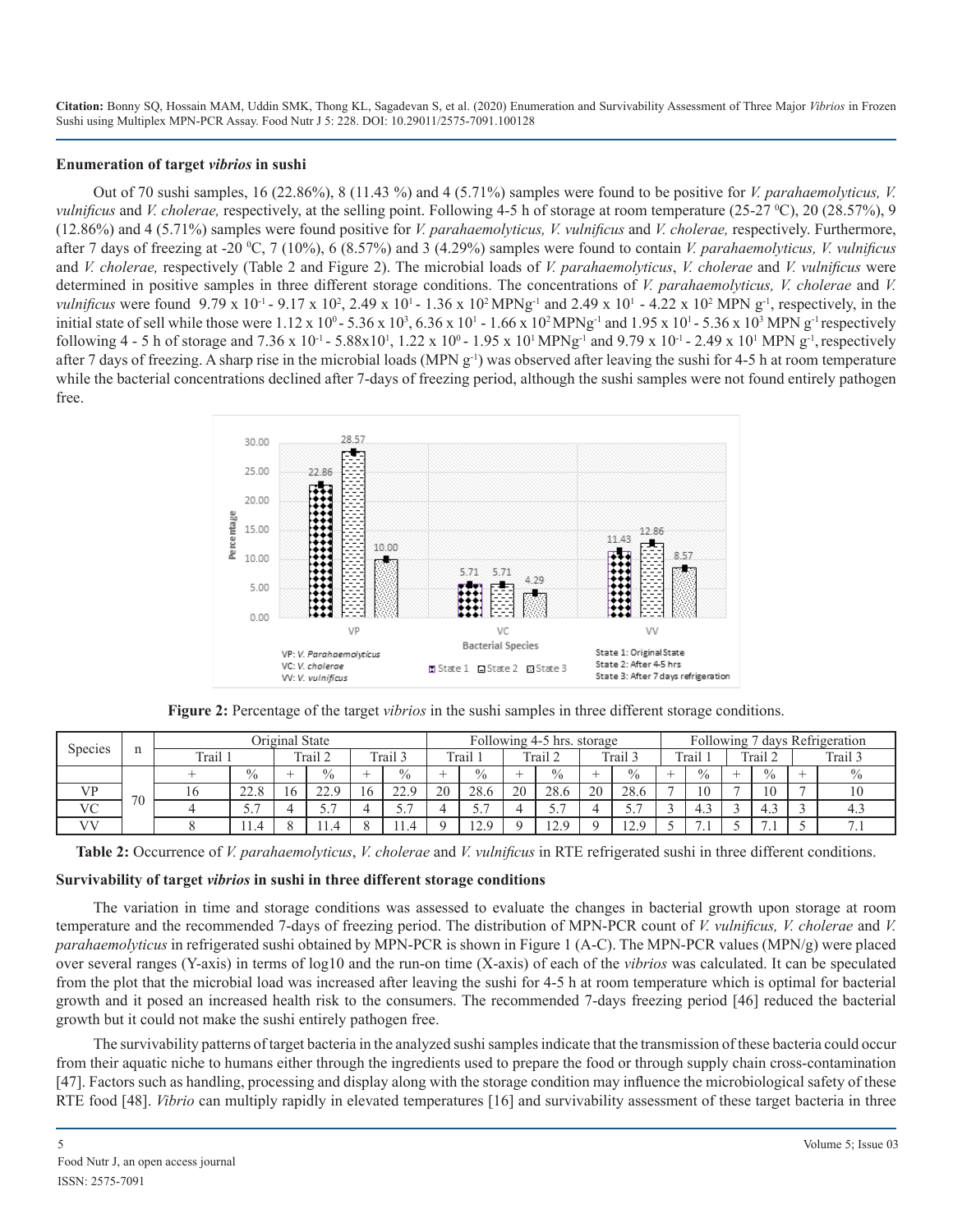different conditions should be considered to ensure the food safety. The first portions were analyzed in the first hour for determining the occurrence of the target bacteria in the original state of the sushi. According to Borresen [49], doubling time of *vibrios* under ideal conditions can be less than 10 min. Therefore, the second portions of the sushi samples were stored in room temperature (26-27 ° C) for 4 -5 h to determine their microbial load. This is to simulate the situation when a consumer consumes the food after several hours of buying without maintaining temperature below 5 ° C. Factors including handling, processing and display along with storage might have an influence on the microbiological load of these ready-to-eat foods at the point of sale or consumption [48]. Considerable augmentation in microbial load was recorded in this phase of the study revealing a potential health risk to the consumers. The primary control measure for *Vibrio* is to prevent multiplication of the organism. Hence, freezing and storing seafood at -20 ° C (-4 ° F) or below for 7 days is recommended to avoid the rise in microbial load [46]. Therefore, the other portions of the samples were frozen prior to the analysis following the recommendations and a drastic decline of microbial loads was recorded in the tested sushi samples. The result showed that freezing significantly reduced the microbial growth but failed to make the sushi totally free of pathogens. According to Randa et al. [50], in winter season, *V. vulnificus* occurs in low number because the bacteria stay at viable but non-culturable (VBNC) state at low temperature and the microbial presence in the sushi samples even after 7 days of freezing could be associated with this survival strategy of bacteria. Moreover, the use of MPN-PCR assay instead of the cultural method or conventional PCR approaches facilitated the detection of VBNC bacteria through the two-stage enrichment approach that resuscitates the sub lethally injured bacterial cells and permitted the determination of bacterial presence under all stages of bacterial growth, unlike the conventional culture-based method [33].

Previously, Hara-Kud et al. [51], reported a comparisonbased study between MPN-PCR method and MPN-culture method to enumerate *V. vulnificus* in seafood and found that MPN-PCR showed higher sensitivity than MPN-culture based method. Many studies have reported the presence of different bacteria in sushi. Puah et al. [10], reported the presence of 26% *Staphylococcus aureus*, and 16% *Salmonella enterica* in 200 sushi and sashimi samples in Malaysia based on their phenotypic profiles and PCR analysis. Atanassova et al. [7] compared the microbial quality of the freshly prepared sushi from sushi bars and RTE frozen sushi from supermarkets and found that the industrially prepared sushi has better microbiological quality than that of freshly prepared sushi. In another study, Liang et al. [52], demonstrated the microbiological quality of take-away raw salmon finger sushi sold in Hong Kong and suggested that improper handling of ready-toeat foods may lead to outbreaks of food poisoning. Jain et al. [5], reported a disease outbreak associated with sushi restaurants in Nevada in 2004 due to the possible presence of enterotoxigenic

*Escherichia coli*. Besides, Suppin et al. [53], found *Yersinia* sp*.* and *Listeria* sp. in 5% and 3% of samples, respectively from the sushi samples in Vienna. Likewise, 53 people in nine states of USA have been reported sickened with *Salmonella* Paratyphi B in an outbreak after consumption of sushi with raw tuna. This outbreak was linked with frozen, pre-packaged raw tuna indicating that freezing might slow down the growth of *Salmonella* but cannot ensure the killing of bacteria [54]. Therefore, the microbiological quality of the sushi was found questionable as reported in previously published articles and our findings also strongly support this.

The current study quantified the occurrence of the three major *vibrios* that was performed in single assay platform combining PCR and MPN methods and revealed their viability pattern in three different conditions. Moreover, this study attempts to demonstrate the importance of handling precautions during the preparation and subsequent storage of RTE food in Malaysia. It also highlights the significance of implementing Food Safety Management Systems based on Hazard Analysis and Critical Control Point to ensure safe intake of the popular food sushi.

# **Conclusion**

Contamination of sushi with *Vibrio* species has direct impact on public health and the occurrence of *V. vulnificus, V. cholerae*  and *V. parahaemolyticus* in RTE Malaysian sushi reflects that they can be an imperative source of food-borne illness if not prepared in a hygienic condition and stored properly. The integrated approach by incorporating MPN techniques in multiplex PCR assay is highly promising with enhanced efficiency for quantitative detection of multiple species in a single assay platform. The present findings highlight the magnitude of public health risk associated with *V. vulnificus, V. cholerae* and *V. parahaemolyticus*  borne diseases attributed to routine intake of raw fish carrying these bacteria. Moreover, the survivability pattern demonstrates that the recommended freezing cannot prevent the bacterial growth entirely. The increased microbial load of the *vibrios* in sushi after 4-5 h of storage at room temperature clearly indicates the possibility of health risk if consumed in that state. At least 7 days freezing at -20  $\rm{^0C}$  with subsequent storage at below 5  $\rm{^0C}$  till serving could control the bacterial growth. Therefore, freezing and storing seafood at -20  $\rm{^{\circ}C}$  or below for 7 days, as recommended to avoid the rise in microbial load, should be strictly maintained and monitored to ensure that sushi is safe for consumption.

### **Conflict of interest**

All authors declare that there is no conflict of interest to publish the content of this article.

## **Acknowledgements**

The study was supported by University of Malaya Research Grant No. RU001-2020 and ST017-2020.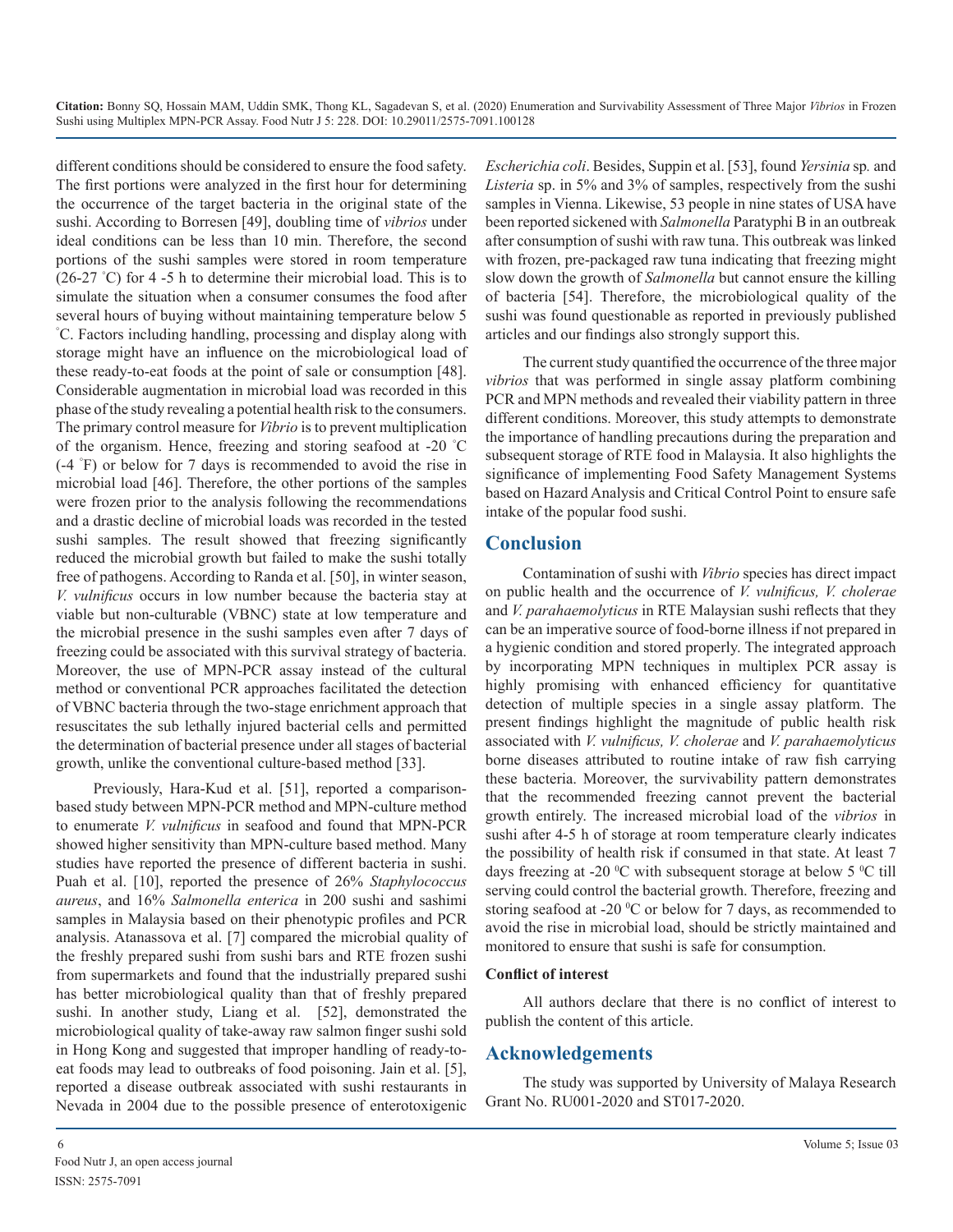## **References**

- 1. Nawa Y, Hatz C, Blum J (2005) Sushi delights and parasites: the risk of fishborne and foodborne parasitic zoonoses in Asia. Clin Infect Dis 41: 1297-1303.
- 2. Hoel S, Mehli L, Bruheim T, Vadstein O, Jakobsen AN (2015) Assessment of microbiological quality of retail fresh sushi from selected sources in Norway. J Food Protect 78: 977-982.
- Tan Y, Haresh K, Chai L, Ghazali F, Son R (2008) Prevalence of Campylobacter spp. in retailed ready-to-eat sushi. Int Food Res J 15: 331-336.
- 4. Barralet J, Stafford R, Towner C, Smith P (2004) Outbreak of Salmonella Singapore associated with eating sushi. Commun Dis Intell Q Rep 28: 527.
- 5. Jain S, Chen L, Dechet A, Hertz AT, Brus DL, et al. (2008) An outbreak of enterotoxigenic Escherichia coli associated with sushi restaurants in Nevada, 2004. Clin Infect Dis 47: 1-7.
- 6. Thompson C, Wang Q, Bag S, Franklin N, Shadbolt C, et al. (2017) Epidemiology and whole genome sequencing of an ongoing pointsource Salmonella Agona outbreak associated with sushi consumption in western Sydney, Australia 2015. Epidemiol Infect 145: 2062-2071.
- 7. Atanassova V, Reich F, Klein G (2008) Microbiological quality of sushi from sushi bars and retailers. J Food Protect 71: 860-864.
- 8. Diplock K (2003) The potential of sushi rice to serve as a medium for bacterial growth. Environ Health Rev 1: 109-116.
- 9. Millard G, Rockliff S (2003) Microbiological quality of sushi. ACT Department of Health. Retrieved February 11: 2008.
- 10. Puah, SM, Chua KH, Tan JAMA (2017) Prevalence of Staphylococcus aureus and Salmonella enterica in ready-to-eat sushi and sashimi. Trop Biomed 34: 45-51.
- 11. Kim, HJ, Lee HJ, Lee KH, Cho JC (2012) Simultaneous detection of Pathogenic Vibrio species using multiplex real-time PCR. Food Control 23: 491-498.
- 12. Novotny L, Dvorska L, Lorencova A, Beran V, Pavlik I (2004) Fish: a potential source of bacterial pathogens for human beings. Veterinarni Medicina, 49: 343-358.
- 13. Eschbach E, Martin A, Huhn J, Seidel C, Heuer R, et al. (2017) Detection of enteropathogenic Vibrio parahaemolyticus, Vibrio cholerae and Vibrio vulnificus: performance of real-time PCR kits in an interlaboratory study. Eur Food Res Technol 243: 1335-1342.
- 14. Food and Drug Administration (2011) Fish and fishery products hazards and controls guidance. US Department of Health and Human Services Food and Drug Administration Center for Food Safety and Applied Nutrition.
- 15. Hastein T, Hjeltnes B, Lillehaug A, Utne Skare J, Berntssen M, et al. (2006) Food safety hazards that occur during the production stage: challenges for fish farming and the fishing industry. Rev Sci Tech 25: 607-625.
- 16. Su YC, Liu C (2007) Vibrio parahaemolyticus: a concern of seafood safety. Food Microbiol 24: 549-558.
- 17. Dickinson G, Lim KY, Jiang SC (2013) Quantitative microbial risk assessment of pathogenic *vibrios* in marine recreational waters of Southern California. Appl Environ Microbiol 79: 294-302.
- 18. Oliver J (2005) Wound infections caused by Vibrio vulnificus and other marine bacteria. Epidemiol Infect 133: 383-391.
- 19. Paydar M, Teh CSJ, Thong KL (2013) Prevalence and characterisation of potentially virulent Vibrio parahaemolyticus ináseafood in Malaysia using conventional methods, PCR and REP-PCR. Food Control 32: 13-18.
- 20. Authority NF (2007) Food safety guidelines for the preparation and display of sushi. NSW Food Authority.
- 21. Xu YG, Sun LM, Wang YS, Chen PP, Liu ZM, et al. (2017) Simultaneous detection of Vibrio cholerae, Vibrio alginolyticus, Vibrio parahaemolyticus and Vibrio vulnificus in seafood using Dual Priming Oligonucleotide (DPO) system-based multiplex PCR assay. Food Control 71: 64-70.
- 22. Köppel R, Tolido I, Marti G, Peier M (2017) Detection of DNA from Escherichia coli, Clostridium perfringens, Staphylococcus aureus and Bacillus cereus after simplified enrichment using a novel multiplex real-time PCR system. Eur Food Res Technol 243: 521-530.
- 23. Blanco-Abad V, Ansede-Bermejo J, Rodriguez-Castro A, Martinez-Urtaza J (2009) Evaluation of different procedures for the optimized detection of Vibrio parahaemolyticus in mussels and environmental samples. Int J Food Microbiol 129: 229-236.
- 24. Li R, Chiou J, Chan EWC, Chen S (2016) A novel PCR-based approach for accurate identification of Vibrio parahaemolyticus. Front Microbiol 7: 44.
- 25. Neogi S, Chowdhury N, Asakura M, Hinenoya A, Haldar S, et al. (2010) A highly sensitive and specific multiplex PCR assay for simultaneous detection of Vibrio cholerae, Vibrio parahaemolyticus and Vibrio vulnificus. Lett Appl Microbiol 51: 293-300.
- 26. Wei S, Zhao H, Xian Y, Hussain MA, Wu X (2014) Multiplex PCR assays for the detection of Vibrio alginolyticus, Vibrio parahaemolyticus, Vibrio vulnificus, and Vibrio cholerae with an internal amplification control. Diagn Micr Infec Dis 79: 115-118.
- 27. Lin CS, Lin TS, Yu DY, Su YC, Tsai YH (2016) Identification of Vibrio parahaemolyticus in Seafood by Multiplex PCR. J Aquat Food Prod T 25: 1301-1310.
- 28. Luan X, Chen J, Liu Y, Li Y, Jia J, et al. (2008) Rapid quantitative detection of Vibrio parahaemolyticus in seafood by MPN-PCR. Curr Microbiol 57: 218-221.
- 29. Machado A, Bordalo AA (2016) Detection and quantification of Vibrio cholerae, Vibrio parahaemolyticus, and Vibrio vulnificus in coastal waters of Guinea-Bissau (West Africa). EcoHealth 13: 339-349.
- 30. Ubong A, Tunung R, Noorlis A, Elexson N, Tuan Zainazor T, et al. (2011) Prevalence and detection of Vibrio spp. and Vibrio cholerae in fruit juices and flavored drinks. Int Food Res J 18: 1163-1169.
- 31. Cantet F, Hervio-Heath D, Caro A, Le Mennec C, Monteil C, et al. (2013) Quantification of Vibrio parahaemolyticus, Vibrio vulnificus and Vibrio cholerae in French Mediterranean coastal lagoons. Res Microbiol 164: 867-874.
- 32. Fukushima H, Seki R (2004) Ecology of Vibrio vulnificus and Vibrio parahaemolyticus in brackish environments of the Sada River in Shimane Prefecture, Japan. Fems Microbiol Ecol 48: 221-229.
- 33. Bonny SQ, Hossain MAM, Lin TK, Ali ME (2018) Multiplex MPN-PCR for the enumeration of three major *Vibrios* in raw fishes in Malaysia. Food Control 90: 459-465.